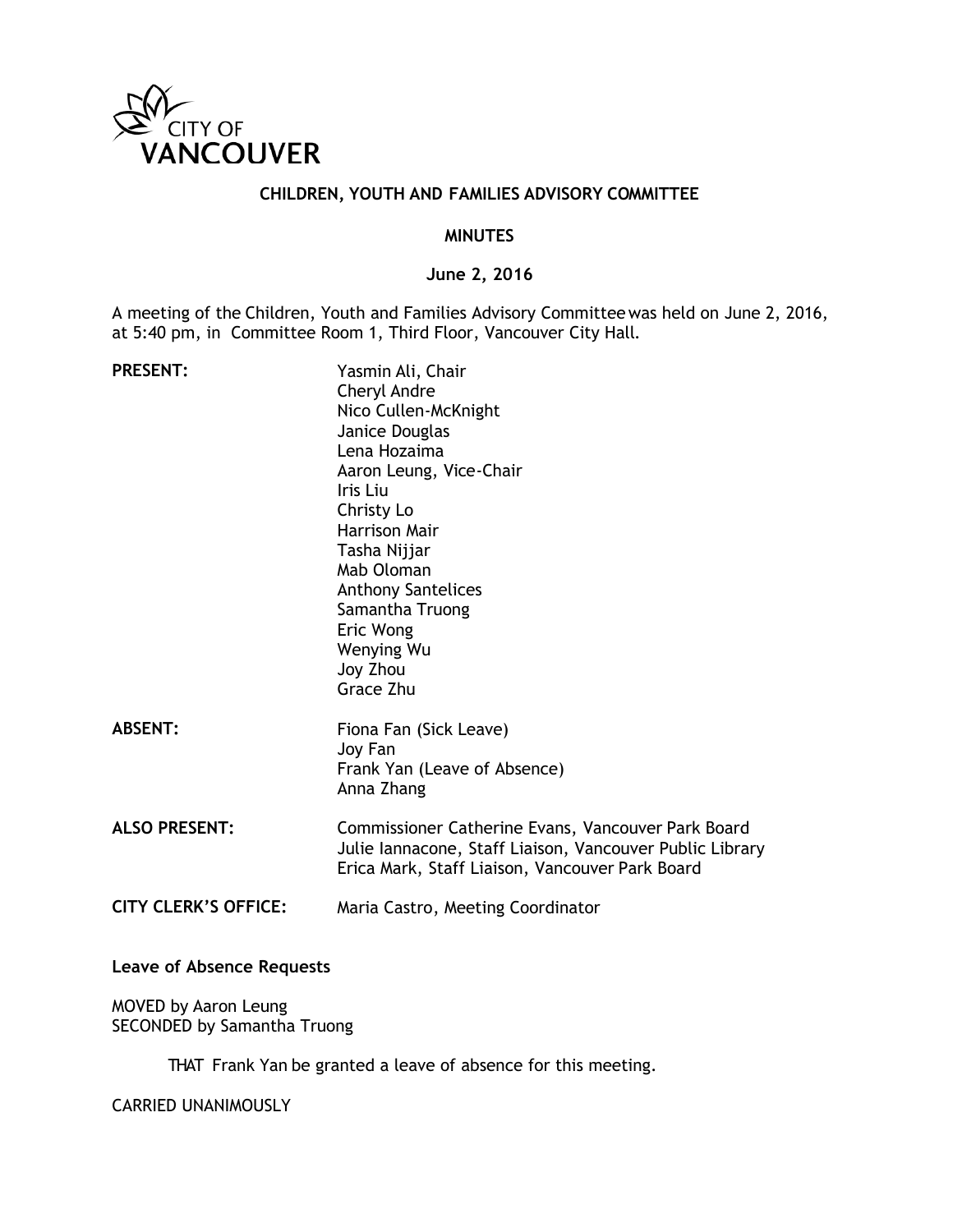#### **Approval of Minutes**

MOVED by Lena Hozaima SECONDED by Samantha Truong

> THAT the minutes of the Children, Youth and Families Advisory Committee meeting of April 14, 2016, be approved as circulated.

CARRIED UNANIMOUSLY

MOVED by Aaron Leung SECONDED by Samantha Truong

> THAT the minutes of the Children, Youth and Families Advisory Committee Special Meeting of May 12, 2016, be approved as circulated.

CARRIED UNANIMOUSLY

#### **1. Presentation – Development of Chinatown**

Melody Ma, a member of the Chinatown community, provided an overview of the ongoing development in Chinatown and its impact on the community and historic neighbourhood. Ms. Ma also discussed a particular rezoning application located in the Keefer Triangle and responded to questions from the Committee.

Following discussion, it was

MOVED by Samantha Truong SECONDED by Anthony Santelices

> THAT the Children, Youth and Families Advisory Committee write a letter to Vancouver City Council to express concerns regarding the ongoing gentrification of Chinatown. These concerns are inclusive of:

- Livability and affordability for seniors and families;
- Cultural relevance of area;
- Food security;
- Green space;
- Enlivening streets;
- Displacement;
- Respecting the neighbourhood;
- Responsible development;
- Inclusive space; and
- Architectural aspects.

FURTHER THAT stories of personal connection to Chinatown be shared by members of the Children, Youth and Families Advisory Committee, at a Public Hearing in September 2016, related to development in Chinatown.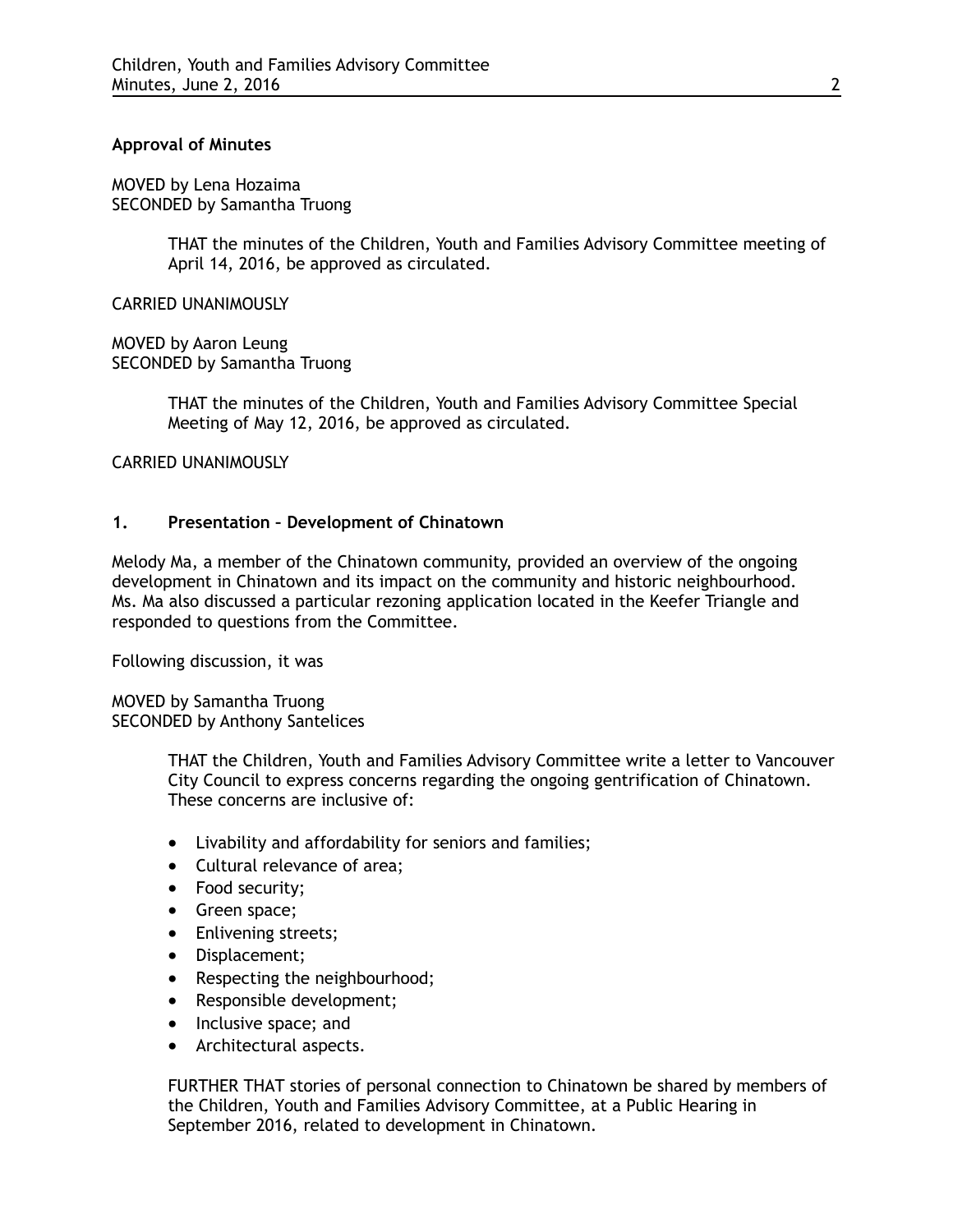# **2. Housing Subcommittee**

The Committee agreed that the Housing Subcommittee will be comprised of the following members:

- Janice Douglas, Chair
- Nico Cullen-McKnight
- Joy Fan
- Lena Hozaima
- Aaron Leung
- Tasha Nijjar
- Anthony Santelices
- Eric Wong
- Wenying Wu
- Joy Zhou

\* \* \* \* \*

*The Committee agreed to vary the order of the agenda to deal with item 5 as the next item of business. For clarity, the minutes are recorded in chronological order.*

\* \* \* \* \*

## **5. Education Update**

Tasha Nijjar noted that the deadline for the Vancouver School Board to pass a balanced budget is June 30, 2016. In addition, the Committee provided updates regarding their meetings with local MLAs.

## **3. Social Media Plan**

The Committee provided an update on this matter, and is in the process of exploring various social media tools such as Facebook, Twitter and Snapchat, with Corporate Communications.

The Committee also agreed to form a Social Media Subcommittee comprised of the following members:

- Cheryl Andre
- Christy Lo
- Tasha Nijjar
- Eric Wong
- Wenying Wu
- Joy Zhou

## **4. 2016 Work Plan**

The Committee reviewed their 2016 Work Plan, which will be finalized soon. It was noted that Child Care is included in the current version of the work plan.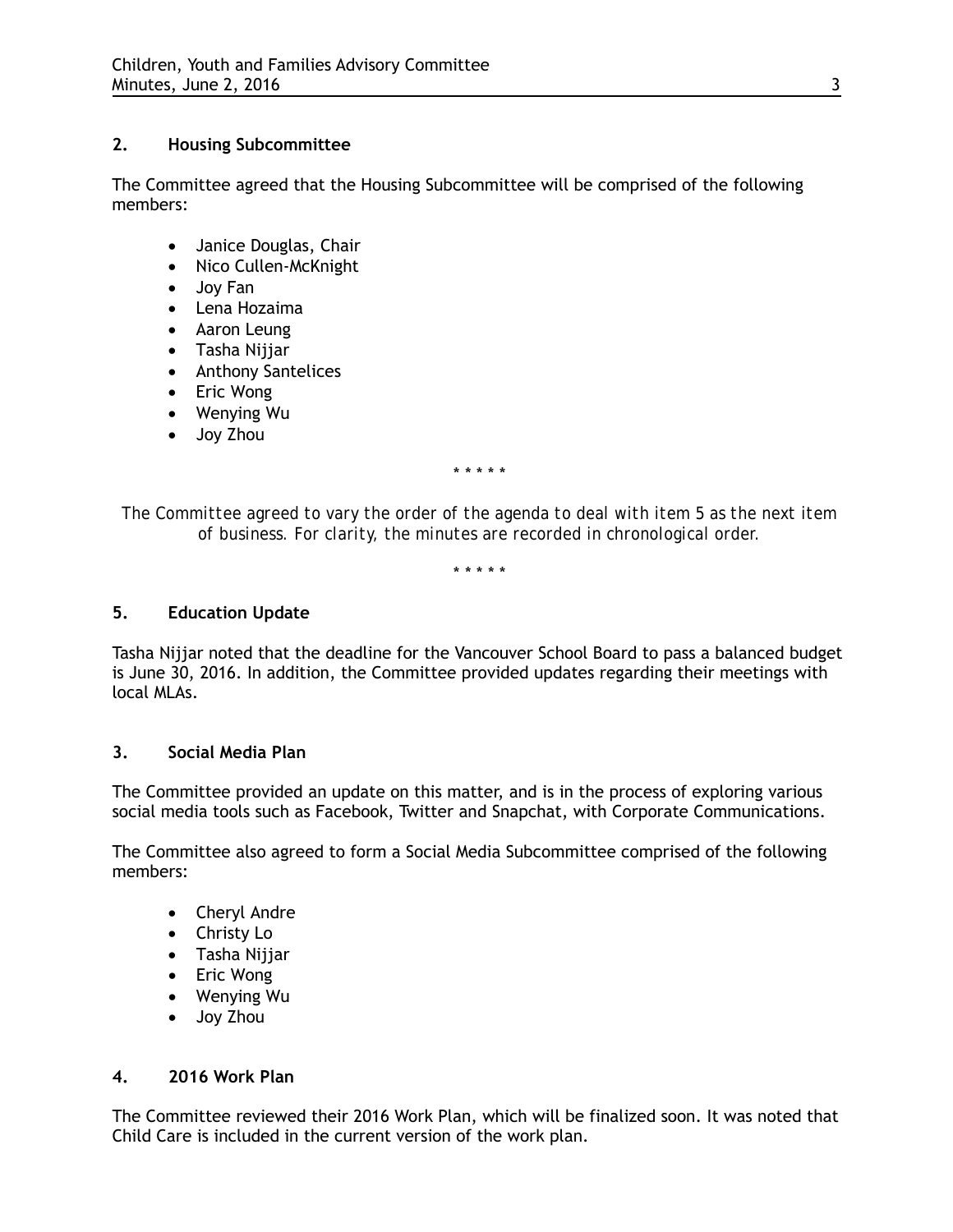# **6. New Business**

# **a) Access without Fear Motion**

Commissioner Evans thanked the Committee following her announcement that the Access to Park Board Services Without Fear motion was approved by the Park Board on May 10, 2016.

# **b) Advisory Committee Workshop – The New St. Paul's.**

Lena Hozaima agreed to attend a Planning Workshop on behalf of the Committee. The workshop will explore development concepts for inclusion in preparation of a new St. Paul's Health Campus Policy Statement.

# **c) Park Use by People and Dogs**

Commissioner Evans provided an update on this matter, and noted that the Park Board will be gathering input into a strategy for park use by people and dogs.

## **d) Attending Fellow Advisory Committee Meetings**

Several members of the Committee agreed to attend a meeting of the following civic agencies, in order to gain a better understanding of other advisory committees.

- Tasha Nijjar Urban Aboriginal Peoples Advisory Committee
- Joy Zhou Arts & Culture Policy Council
- Wenying Wu LGBTQ2+ Advisory Committee<br>• Mab Oloman Women's Advisory Committee
- Women's Advisory Committee
- Anthony Santelices Seniors' Advisory Committee
- Anthony Santelices Persons with Disabilities Advisory Committee

# **e) Advisory Committee Member Training Session**

The Chair reminded the Committee to attend the Advisory Committee Member Training Session that will be held on July 6, 2016, and RSVP to the Meeting Coordinator.

## **Adjournment**

MOVED by Janice Douglas SECONDED by Christy Lo

THAT the meeting be adjourned.

CARRIED UNANIMOUSLY